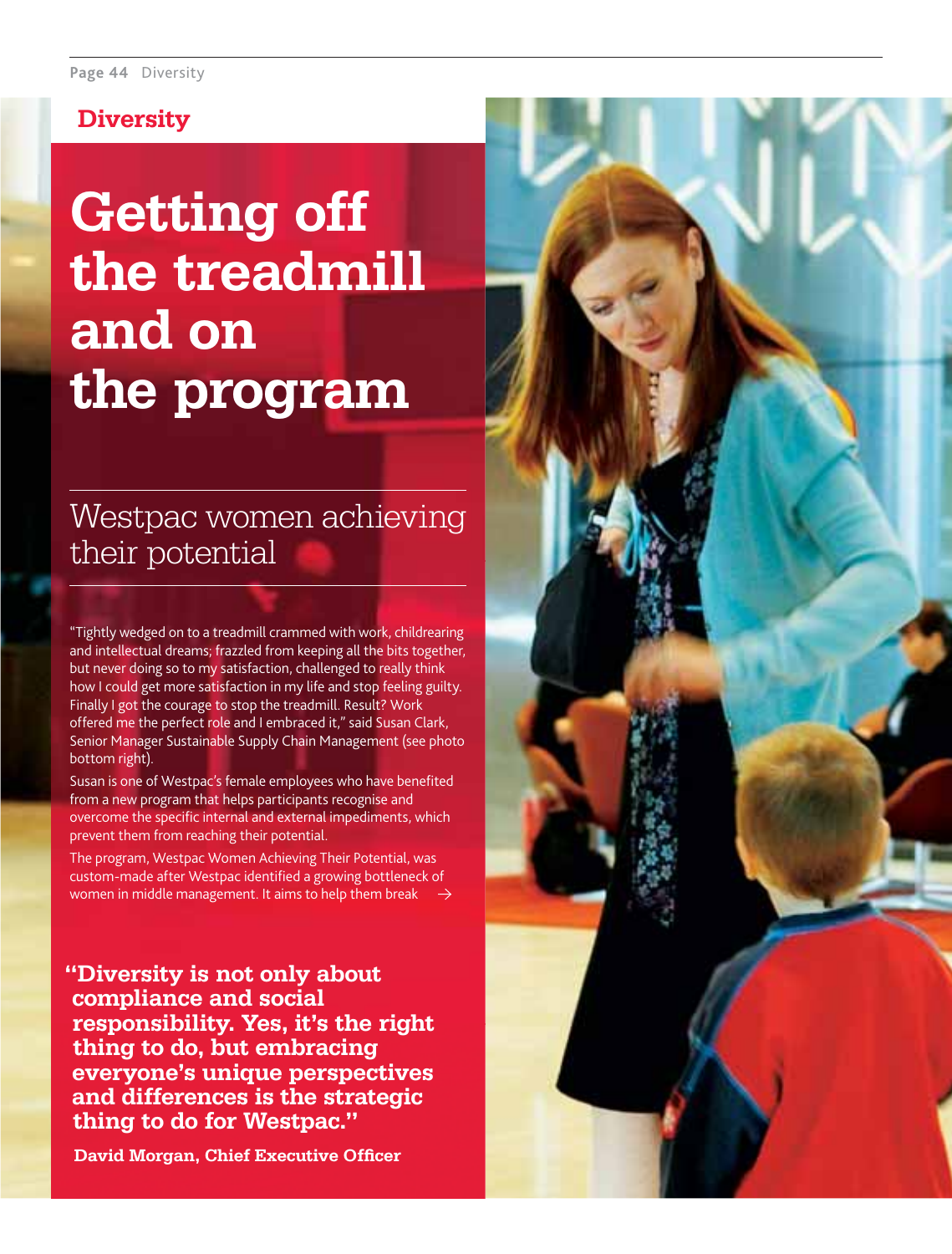

through into the senior ranks. Indeed, the proportion of women in management at Westpac has risen from 14% to 45% between 1994 and December 2006.

Participants learn to develop a strategic career plan; increase their personal skills and capacity to achieve their career goals; and build a supportive network of women peers across the organisation. Held over nine weeks the program is not for the faint hearted. But challenge brings change, with participants reporting that, at work and home, they live life with a new confidence and sense of purpose. Internal research shows that of those who participated in the program:

- 23% had been promoted by February 2006
- 19% have moved to new roles at the same level to increase their skills and broaden their management experience
- Their employee satisfaction scores averaged 92 out of 100, well above the organisational average
- The resignation rate for program participants is at 4.8% which is well below the corresponding rate for women (13.2%) and the overall Westpac Group (13.8%).

"Tightly wedged on to a treadmill crammed with work, childrearing and intellectual dreams; frazzled from keeping all the bits together, but never doing so to my satisfaction..."



**Susan Clarke, Senior Manager Sustainable Supply Chain Management, Westpac.**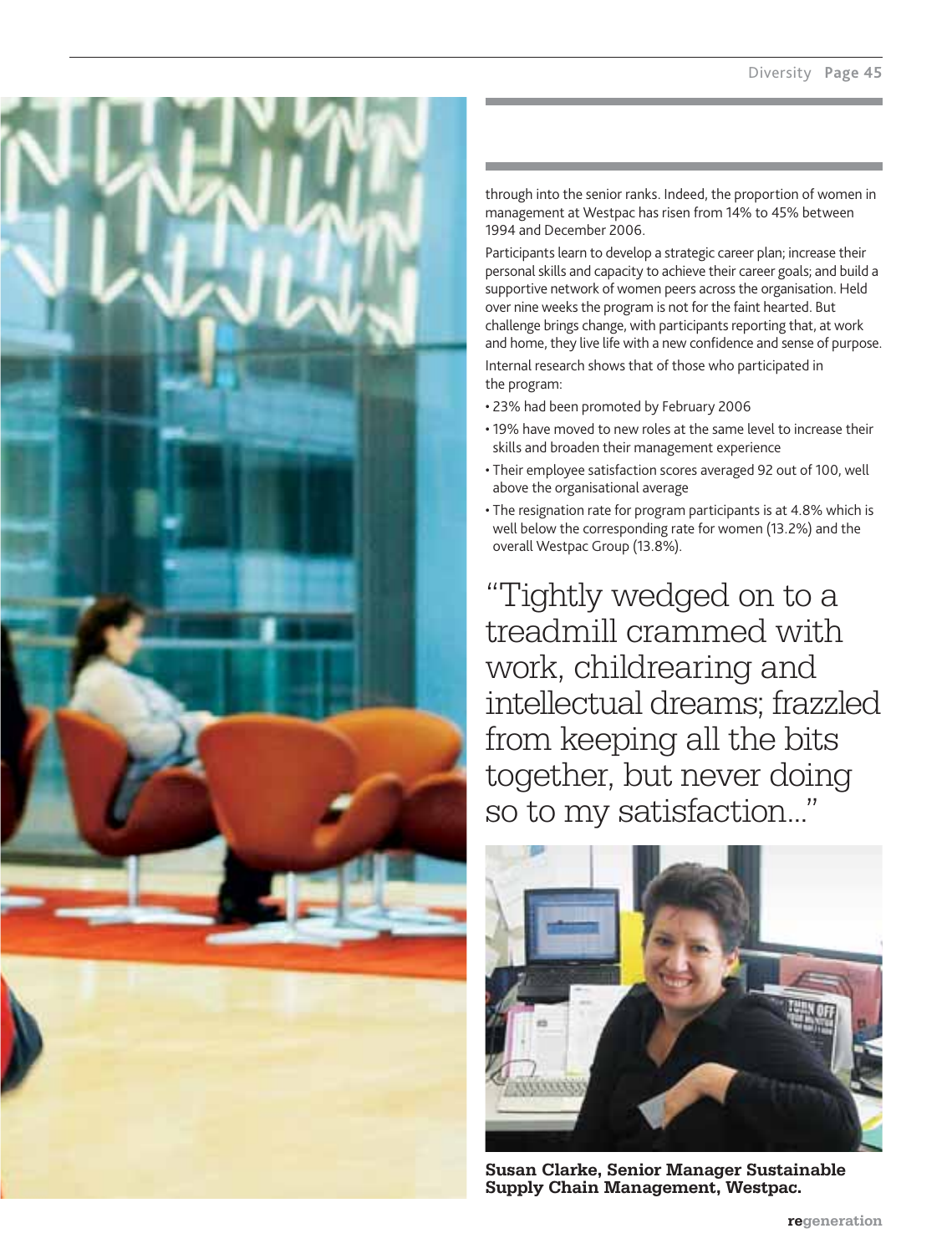#### **Diversity. Why is it important?**

**Diversity is about embracing differences in views, experiences and backgrounds. It's about having environments and practices that are inclusive and support people regardless of race, religion, ability or gender. It's important because our customers are diverse; the communities in which we all live and work are diverse; and we have a diverse employee**  base that reflects this. It's important because **it's the best way to meet the needs of our diverse stakeholders.** 

### **Making a difference**

**For the third year, Westpac has been rated No.1 in the financial sector and among the top 25 organisations in Australia in the 2006 Annual Benchmarking Survey Work/Life Initiatives – The Way Ahead 2006.**

### **Westpac Involvement:**

- 261 talking ATMs installed and operational as of 31 March 2007
- Accessibility Action Plan
- The only bank in Australia with a Women's Markets division, since 2002
- Migrant and Multicultural Banking uses the languages and cultural backgrounds of our employees to service customers
- Over 1,300 mature age workers (over the age of 45) were recruited between October 2002 and May 2006.

**"I feel valued, not to meet some quota, but because I have a set of skills that the company values. Westpac doesn't give a rats if you've got three heads, as long as you can do the job."**

**Neville Brown, Senior Systems Analyst, BT Financial Group**